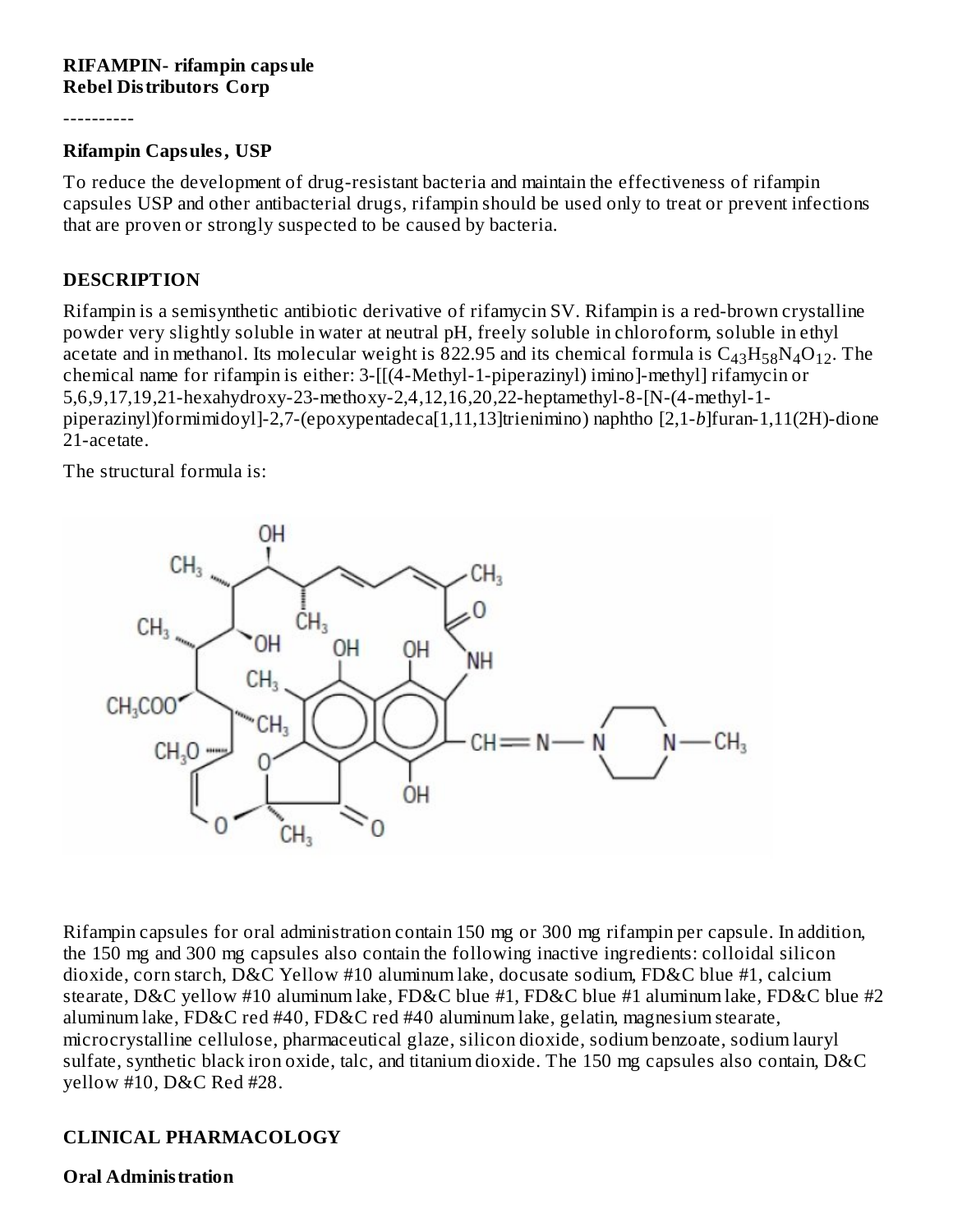Rifampin is readily absorbed from the gastrointestinal tract. Peak serum concentrations in healthy adults and pediatric populations vary widely from individual to individual. Following a single 600 mg oral dose of rifampin in healthy adults, the peak serum concentration averages 7 mcg/mL but may vary from 4 to 32 mcg/mL. Absorption of rifampin is reduced by about 30% when the drug is ingested with food.

Rifampin is widely distributed throughout the body. It is present in effective concentrations in many organs and body fluids, including cerebrospinal fluid. Rifampin is about 80% protein bound. Most of the unbound fraction is not ionized and, therefore, diffuses freely into tissues.

In healthy adults, the mean biological half-life of rifampin in serum averages  $3.35 \pm 0.66$  hours after a 600 mg oral dose, with increases up to  $5.08 \pm 2.45$  hours reported after a 900 mg dose. With repeated administration, the half-life decreases and reaches average values of approximately 2 to 3 hours. The half-life does not differ in patients with renal failure at doses not exceeding 600 mg daily, and consequently, no dosage adjustment is required. Following a single 900 mg oral dose of rifampin in patients with varying degrees of renal insufficiency, the mean half-life increased from 3.6 hours in healthy adults to 5.0, 7.3, and 11.0 hours in patients with glomerular filtration rates of 30 to 50 mL/min, less than 30 mL/min, and in anuric patients, respectively. Refer to the **WARNINGS** section for information regarding patients with hepatic insufficiency.

Rifampin is rapidly eliminated in the bile, and an enterohepatic circulation ensues. During this process, rifampin undergoes progressive deacetylation so that nearly all the drug in the bile is in this form in about 6 hours. This metabolite is microbiologically active. Intestinal reabsorption is reduced by deacetylation, and elimination is facilitated. Up to 30% of a dose is excreted in the urine, with about half of this being unchanged drug.

# **Pediatrics**

# **Oral Administration**

In one study, pediatric patients 6 to 58 months old were given rifampin suspended in simple syrup or as dry powder mixed with applesauce at a dose of 10 mg/kg body weight. Peak serum concentrations of  $10.7 \pm 3.7$  and  $11.5 \pm 5.1$  mcg/mL were obtained 1 hour after preprandial ingestion of the drug suspension and the applesauce mixture, respectively. After the administration of either preparation, the  $t_{1/2}$  of rifampin averaged 2.9 hours. It should be noted that in other studies in pediatric populations, at doses of 10 mg/kg body weight, mean peak serum concentrations of 3.5 mcg/mL to 15 mcg/mL have been reported.

# **Microbiology**

Rifampin inhibits DNA-dependent RNA polymerase activity in susceptible cells. Specifically, it interacts with bacterial RNA polymerase but does not inhibit the mammalian enzyme. Rifampin at therapeutic levels has demonstrated bactericidal activity against both intracellular and extracellular *Mycobacterium tuberculosis* organisms.

Organisms resistant to rifampin are likely to be resistant to other rifamycins.

Rifampin has bactericidal activity against slow and intermittently growing *M. tuberculosis* organisms. It also has significant activity against *Neisseria meningitidis* isolates (see **INDICATIONS AND USAGE**).

**In the treatment of both tuberculosis and the meningococcal carrier state (s ee INDICATIONS ANDUSAGE), the small number of resistant cells pres ent within large populations of sus ceptible cells can rapidly become predominant. In addition, resistance to rifampin has been determined to occur as single-step mutations of the DNA-dependent RNA polymeras e. Since resistance can emerge rapidly, appropriate sus ceptibility tests should be performed in the event of persistent positive cultures.**

Rifampin has been shown to be active against most strains of the following microorganisms, both *in vitro* and in clinical infections as described in the **INDICATIONS AND USAGE** section.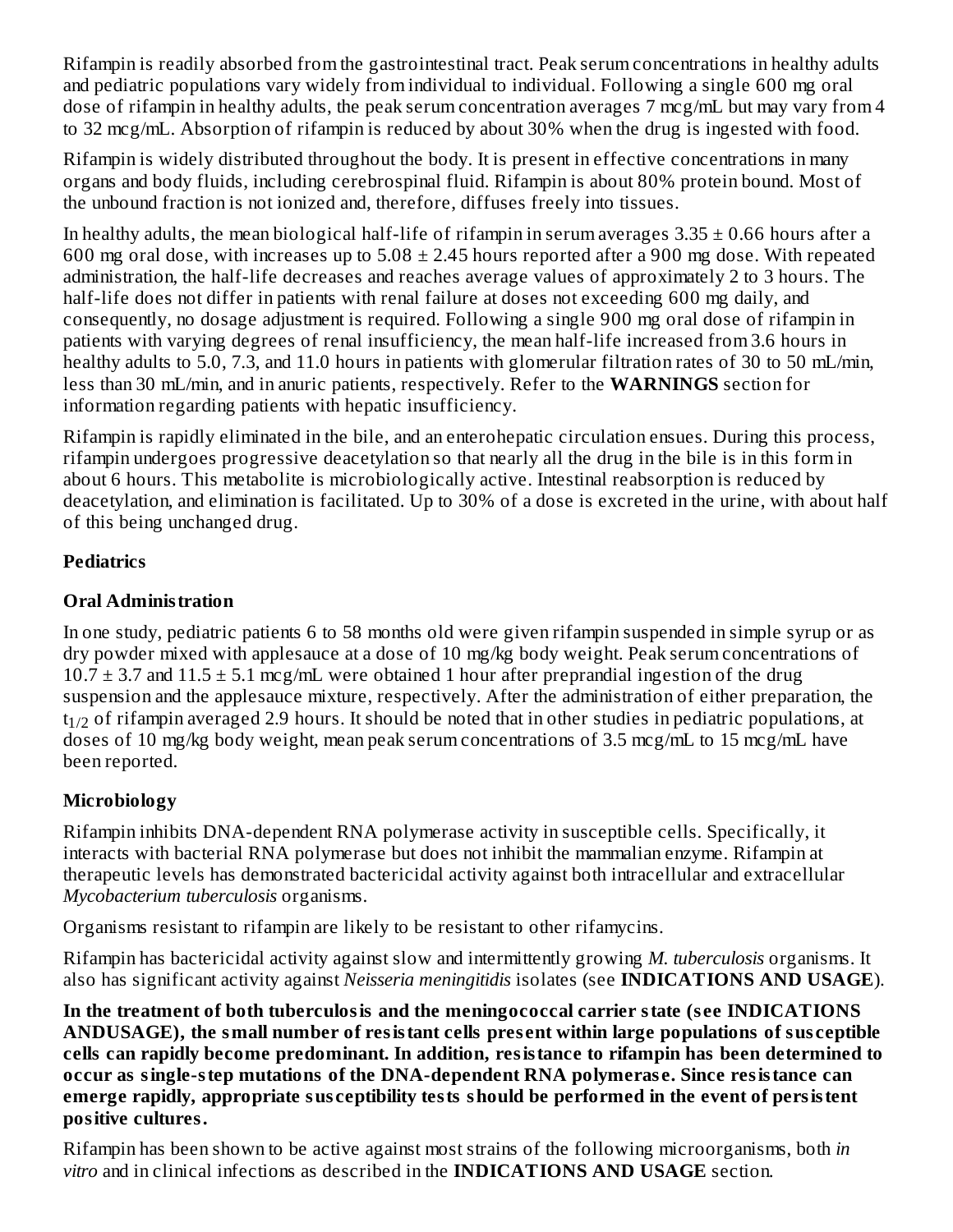Aerobic Gram-Negative Microorganisms:

*Neisseria meningitidis*

"Other" Microorganisms:

*Mycobacterium tuberculosis*

The following *in vitro* data are available, but their clinical significance is unknown.

Rifampin exhibits *in vitro* activity against most strains of the following microorganisms; however, the safety and effectiveness of rifampin in treating clinical infections due to these microorganisms have not been established in adequate and well controlled trials.

Aerobic Gram-Positive Microorganisms:

*Staphylococcus aureus* (including Methicillin-Resistant *S. aureus*/MRSA)

*Staphylococcus epidermis*

Aerobic Gram-Negative Microorganisms:

*Haemophilus influenzae*

"Other" Microorganisms:

*Mycobacterium leprae*

ß-lactamase production should have no effect on rifampin activity.

# **Sus ceptibility Tests**

Prior to initiation of therapy, appropriate specimens should be collected for identification of the infecting organism and *in vitro* susceptibility tests.

*In vitro* testing for *Mycobacterium tuberculosis* isolates:

Two standardized *in vitro* susceptibility methods are available for testing rifampin against *M tuberculosis* organisms. The agar proportion method (CDC or NCCLS<sup>1</sup> M24-P) utilizes Middlebrook 7H10 medium impregnated with rifampin at a final concentration of 1.0 mcg/mL to determine drug resistance. After three weeks of incubation MIC $_{99}$  values are calculated by comparing the quantity of organisms growing in the medium containing drug to the control cultures. Mycobacterial growth in the presence of drug, of at least 1% of the growth in the control culture, indicates resistance.

The radiometric broth method employs the BACTEC 460 machine to compare the growth index from untreated control cultures to cultures grown in the presence of 2.0 mcg/mL of rifampin. Strict adherence to the manufacturer's instructions for sample processing and data interpretation is required for this assay.

Susceptibility test results obtained by the two different methods can only be compared if the appropriate rifampin concentration is used for each test method as indicated above. Both procedures require the use of *M tuberculosis* H37Rv ATCC 27294 as a control organism.

The clinical relevance of *in vitro* susceptibility test results for mycobacterial species other than *M tuberculosis* using either the radiometric or the proportion method has not been determined.

*In vitro* testing for *Neisseria meningitidis* isolates:

Dilution Techniques: Quantitative methods that are used to determine minimum inhibitory concentrations provide reproducible estimates of the susceptibility of bacteria to antimicrobial compounds. One such standardized procedure uses a standardized dilution method $^{2,4}$  (broth, agar, or microdilution) or equivalent with rifampin powder. The MIC values obtained should be interpreted according to the following criteria for *Neisseria meningitidis.*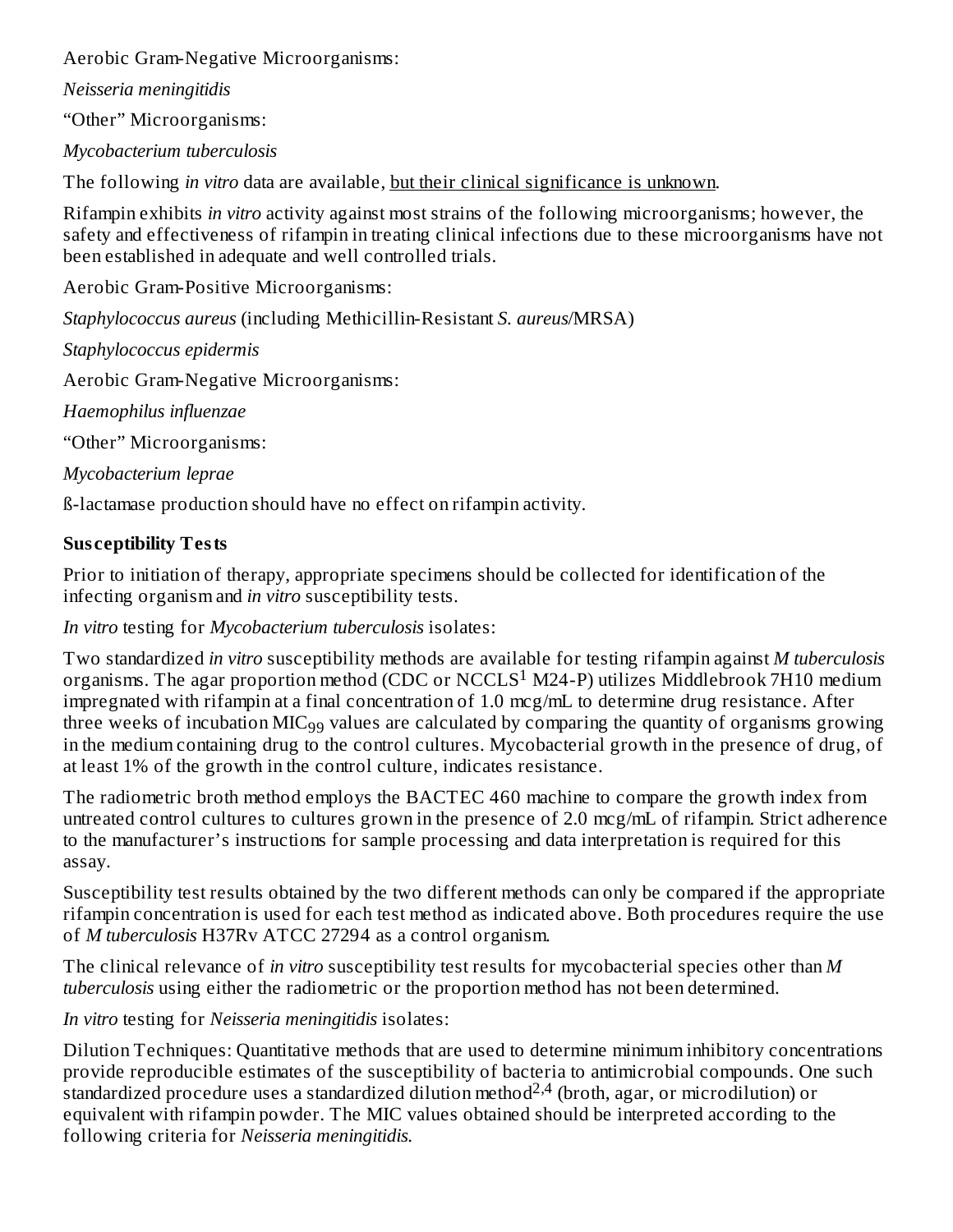| MIC (mcg/mL) Interpretation |                    |
|-----------------------------|--------------------|
|                             | $(S)$ Susceptible  |
|                             | $(I)$ Intermediate |
|                             | $(R)$ Resistant    |

A report of "susceptible" indicates that the pathogen is likely to be inhibited by usually achievable concentrations of the antimicrobial compound in the blood. A report of "intermediate" indicates that the result should be considered equivocal, and if the microorganism is not fully susceptible to alternative, clinically feasible drugs, the test should be repeated. This category implies possible clinical applicability in body sites where the drug is physiologically concentrated or in situations where the maximum acceptable dose of drug can be used. This category also provides a buffer zone that prevents small uncontrolled technical factors from causing major discrepancies in interpretation. A report of "resistant" indicates that usually achievable concentrations of the antimicrobial compound in the blood are unlikely to be inhibitory and that other therapy should be selected.

Measurement of MIC or minimum bactericidal concentrations (MBC) and achieved antimicrobial compound concentrations may be appropriate to guide therapy in some infections. (See **CLINICAL PHARMACOLOGY** section for further information on drug concentrations achieved in infected body sites and other pharmacokinetic properties of this antimicrobial drug product.)

Standardized susceptibility test procedures require the use of laboratory control microorganisms. The use of these microorganisms does not imply clinical efficacy (see **INDICATIONS AND USAGE**); they are used to control the technical aspects of the laboratory procedures. Standard rifampin powder should give the following MIC values:

| Microorganism                                  |                         | $MIC$ (mcg/mL) |
|------------------------------------------------|-------------------------|----------------|
| Staphylococcus aureus                          | ATCC 29213 0.008 - 0.06 |                |
| Enterococcus faecalis                          | ATCC 29212 1-4          |                |
| Escherichia coli                               | ATCC 25922 8 - 32       |                |
| Pseudomonas aeruginosa ATCC 27853 32 - 64      |                         |                |
| Haemophilus influenzae   ATCC 49247   0.25 - 1 |                         |                |

Diffusion Techniques: Quantitative methods that require measurement of zone diameters provide reproducible estimates of the susceptibility of bacteria to antimicrobial compounds. One such standardized procedure<sup>3,4</sup> that has been recommended for use with disks to test the susceptibility of microorganisms to rifampin uses the 5 mcg rifampin disk. Interpretation involves correlation of the diameter obtained in the disk test with the MIC for rifampin.

Reports from the laboratory providing results of the standard single-disk susceptibility test with a 5 mcg rifampin disk should be interpreted according to the following criteria for *Neisseria meningitidis*.

| Zone Diameter (mm) Interpretation |                    |
|-----------------------------------|--------------------|
| $\geq 20$                         | $(S)$ Susceptible  |
| $17 - 19$                         | $(I)$ Intermediate |
| $\leq 16$                         | $(R)$ Resistant    |

Interpretation should be as stated above for results using dilution techniques.

As with standard dilution techniques, diffusion methods require the use of laboratory control microorganisms. The use of these microorganisms does not imply clinical efficacy (see **INDICATIONS AND USAGE**); they are used to control the technical aspects of the laboratory procedures. The 5 mcg rifampin disk should provide the following zone diameters in these quality control strains: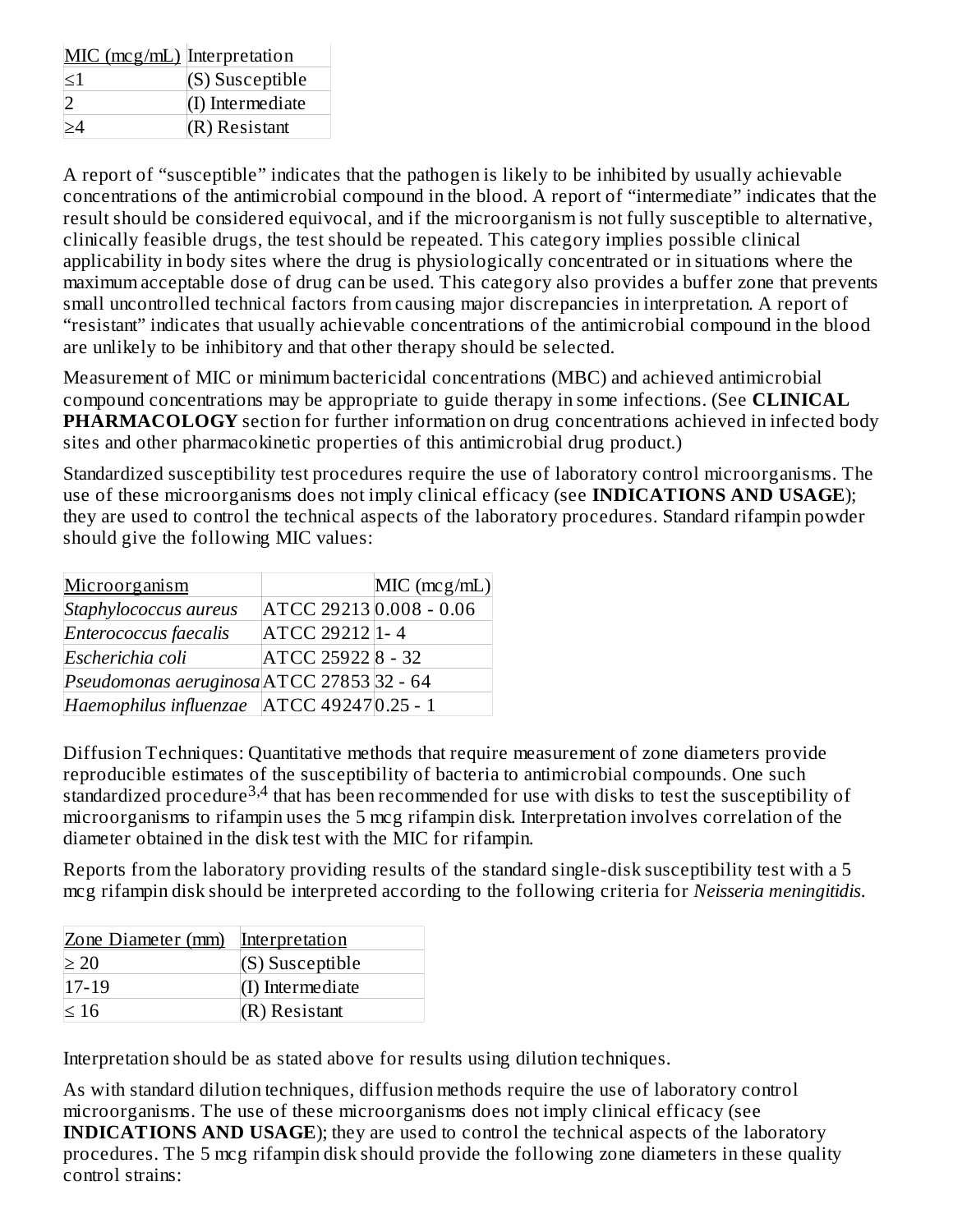| Microorganism |            | Zone Diameter (mm) |
|---------------|------------|--------------------|
| S. aureus     | ATCC 25923 | 26 - 34            |
| $E.$ coli     | ATCC 25922 | 8 - 10             |
| H. influenzae | ATCC 49247 | 22 - 30            |

### **INDICATIONS AND USAGE**

In the treatment of both tuberculosis and the meningococcal carrier state, the small number of resistant cells present within large populations of susceptible cells can rapidly become the predominant type. Bacteriologic cultures should be obtained before the start of therapy to confirm the susceptibility of the organism to rifampin and they should be repeated throughout therapy to monitor the response to treatment. Since resistance can emerge rapidly, susceptibility tests should be performed in the event of persistent positive cultures during the course of treatment. If test results show resistance to rifampin capsule and the patient is not responding to therapy, the drug regimen should be modified.

### **Tuberculosis**

Rifampin is indicated in the treatment of all forms of tuberculosis.

A three-drug regimen consisting of rifampin, isoniazid, and pyrazinamide is recommended in the initial phase of short-course therapy which is usually continued for 2 months. The Advisory Council for the Elimination of Tuberculosis, the American Thoracic Society, and Centers for Disease Control and Prevention recommend that either streptomycin or ethambutol be added as a fourth drug in a regimen containing isoniazid (INH), rifampin, and pyrazinamide for initial treatment of tuberculosis unless the likelihood of INH resistance is very low. The need for a fourth drug should be reassessed when the results of susceptibility testing are known. If community rates of INH resistance are currently less than 4%, an initial treatment regimen with less than four drugs may be considered.

Following the initial phase, treatment should be continued with rifampin and isoniazid for at least 4 months. Treatment should be continued for longer if the patient is still sputum or culture positive, if resistant organisms are present, or if the patient is HIV positive.

#### **Meningococcal Carriers**

Rifampin is indicated for the treatment of asymptomatic carriers of *Neisseria meningitidis* to eliminate meningococci from the nasopharynx. **Rifampin is not indicated for the treatment of meningococcal infection becaus e of the possibility of the rapid emergence of resistant organisms.** (See **WARNINGS**.)

Rifampin should not be used indiscriminately, and therefore, diagnostic laboratory procedures, including serotyping and susceptibility testing, should be performed for establishment of the carrier state and the correct treatment. So that the usefulness of rifampin in the treatment of asymptomatic meningococcal carriers is preserved, the drug should be used only when the risk of meningococcal disease is high.

To reduce the development of drug-resistant bacteria and maintain the effectiveness of rifampin and other antibacterial drugs, rifampin should be used only to treat or prevent infections that are proven or strongly suspected to be caused by susceptible bacteria. When culture and susceptibility information are available, they should be considered in selecting or modifying antibacterial therapy. In the absence of such data, local epidemiology and susceptibility patterns may contribute to the empiric selection of therapy.

# **CONTRAINDICATIONS**

Rifampin is contraindicated in patients with a history of hypersensitivity to any of the rifamycins. (See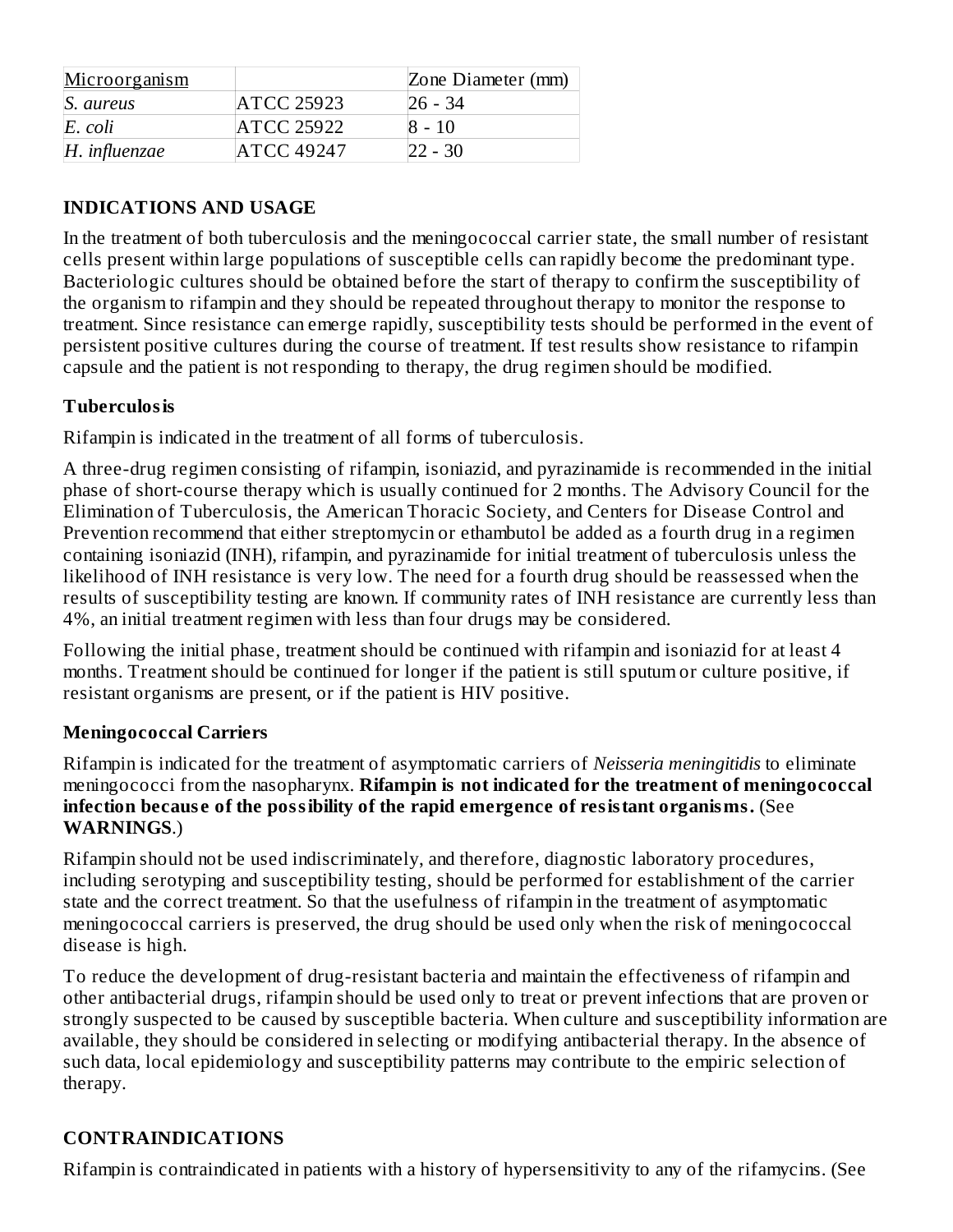### **WARNINGS**.)

#### **WARNINGS**

Rifampin has been shown to produce liver dysfunction. Fatalities associated with jaundice have occurred in patients with liver disease and in patients taking rifampin with other hepatotoxic agents. Patients with impaired liver function should be given rifampin only in cases of necessity and then with caution and under strict medical supervision. In these patients, careful monitoring of liver function, especially SGPT/ALT and SGOT/AST should be carried out prior to therapy and then every 2 to 4 weeks during therapy. If signs of hepatocellular damage occur, rifampin should be withdrawn.

In some cases, hyperbilirubinemia resulting from competition between rifampin and bilirubin for excretory pathways of the liver at the cell level can occur in the early days of treatment. An isolated report showing a moderate rise in bilirubin and/or transaminase level is not in itself an indication for interrupting treatment; rather, the decision should be made after repeating the tests, noting trends in the levels, and considering them in conjunction with the patient's clinical condition.

Rifampin has enzyme-inducing properties, including induction of delta amino levulinic acid synthetase. Isolated reports have associated porphyria exacerbation with rifampin administration.

The possibility of rapid emergence of resistant meningococci restricts the use of rifampin to short-term treatment of the asymptomatic carrier state. **Rifampin is not to be us ed for the treatment of meningococcaldis eas e.**

#### **PRECAUTIONS**

#### **General**

Prescribing rifampin in the absence of a proven or strongly suspected bacterial infection or a prophylactic indication is unlikely to provide benefit to the patient and increases the risk of the development of drug-resistant bacteria.

For the treatment of tuberculosis, rifampin is usually administered on a daily basis. Doses of rifampin greater than 600 mg given once or twice weekly have resulted in a higher incidence of adverse reactions, including the "flu syndrome" (fever, chills and malaise), hematopoietic reactions (leukopenia, thrombocytopenia, or acute hemolytic anemia), cutaneous, gastrointestinal and hepatic reactions, shortness of breath, shock, anaphylaxis and renal failure. Recent studies indicate that regimens using twice weekly doses of rifampin 600 mg plus isoniazid 15 mg/kg are much better tolerated.

Intermittent therapy may be used if the patient cannot (or will not) self-administer drugs on a daily basis. Patients on intermittent therapy should be closely monitored for compliance and cautioned against intentional or accidental interruption of prescribed therapy, because of the increased risk of serious adverse reactions.

Rifampin has enzyme induction properties that can enhance the metabolism of endogenous substrates including adrenal hormones, thyroid hormones, and vitamin D. Rifampin and isoniazid have been reported to alter vitamin D metabolism. In some cases, reduced levels of circulating 25-hydroxy vitamin D and 1,25-dihydroxy vitamin D have been accompanied by reduced serum calcium and phosphate, and elevated parathyroid hormone.

#### **Information for patients**

Patients should be counseled that antibacterial drugs including rifampin should only be used to treat bacterial infections. They do not treat viral infections (e.g., the common cold). When rifampin is prescribed to treat a bacterial infection, patients should be told that although it is common to feel better early in the course of therapy, the medication should be taken exactly as directed. Skipping doses or not completing the full course of therapy may (1) decrease the effectiveness of the immediate treatment and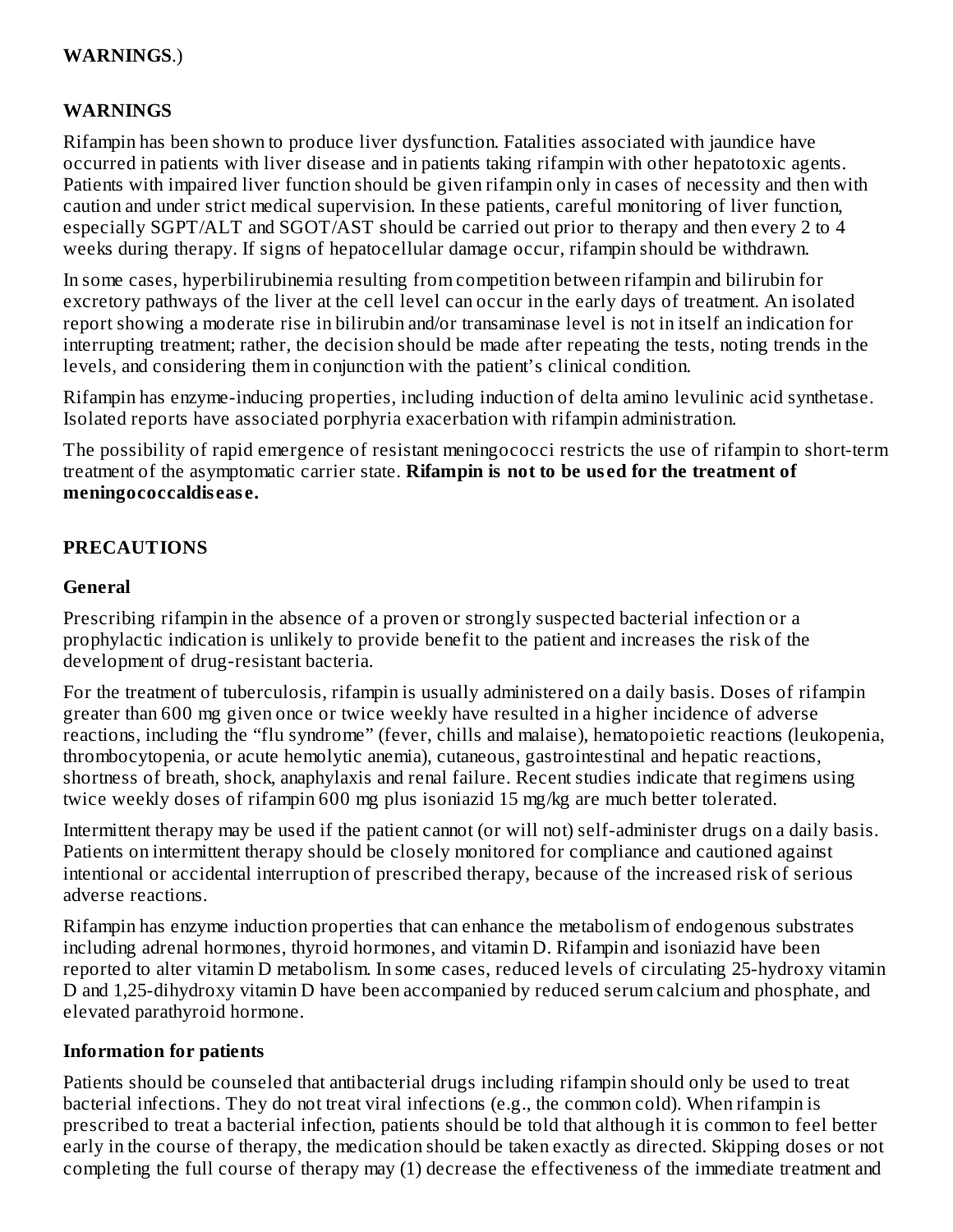(2) increase the likelihood that bacteria will develop resistance and will not be treatable by rifampin or other antibacterial drugs in the future.

The patient should be told that rifampin may produce a reddish coloration of the urine, sweat, sputum, and tears, and the patient should be forewarned of this. Soft contact lenses may be permanently stained.

The patient should be advised that the reliability of oral or other systemic hormonal contraceptives may be affected; consideration should be given to using alternative contraceptive measures.

Patients should be instructed to take rifampin either 1 hour before or 2 hours after a meal with a full glass of water.

Patients should be instructed to notify their physicians promptly if they experience any of the following: fever, loss of appetite, malaise, nausea and vomiting, darkened urine, yellowish discoloration of the skin and eyes, and pain or swelling of the joints.

Compliance with the full course of therapy must be emphasized, and the importance of not missing any doses must be stressed.

# **Laboratory Tests**

Adults treated for tuberculosis with rifampin should have baseline measurements of hepatic enzymes, bilirubin, serum creatinine, a complete blood count, and a platelet count (or estimate). Baseline tests are unnecessary in pediatric patients unless a complicating condition is known or clinically suspected.

Patients should be seen at least monthly during therapy and should be specifically questioned concerning symptoms associated with adverse reactions. All patients with abnormalities should have follow-up, including laboratory testing, if necessary. Routine laboratory monitoring for toxicity in people with normal baseline measurements is generally not necessary.

### **Drug Interactions**

#### Enzyme Induction

Rifampin is known to induce certain cytochrome P-450 enzymes. Administration of rifampin with drugs that undergo biotransformation through these metabolic pathways may accelerate elimination of coadministered drugs. To maintain optimum therapeutic blood levels, dosages of drugs metabolized by these enzymes may require adjustment when starting or stopping concomitantly administered rifampin.

Rifampin has been reported to accelerate the metabolism of the following drugs: anticonvulsants (e.g., phenytoin), antiarrhythmics (e.g., disopyramide, mexiletine, quinidine, tocainide), oral anticoagulants, antifungals (e.g., fluconazole, itraconazole, ketoconazole), barbiturates, beta-blockers, calcium channel blockers (e.g., diltiazem, nifedipine, verapamil), chloramphenicol, clarithromycin, corticosteroids, cyclosporine, cardiac glycoside preparations, clofibrate, oral or other systemic hormonal contraceptives, dapsone, diazepam, doxycycline, fluoroquinolones (e.g., ciprofloxacin), haloperidol, oral hypoglycemic agents (sulfonylureas) levothyroxine, methadone, narcotic analgesics, nortriptyline, progestins, quinine, tacrolimus theophylline, tricycile antidepressants (e.g., amitriptyline, nortriptyline) and zidovudine. It may be necessary to adjust the dosages of these drugs if they are given concurrently with rifampin.

Patients using oral or other systemic hormonal contraceptives should be advised to change to nonhormonal methods of birth control during rifampin therapy.

Rifampin has been observed to increase the requirements for anticoagulant drugs of the coumarin type.

In patients receiving anticoagulants and rifampin concurrently, it is recommended that the prothrombin time be performed daily or as frequently as necessary to establish and maintain the required dose of anticoagulant.

Diabetes may become more difficult to control.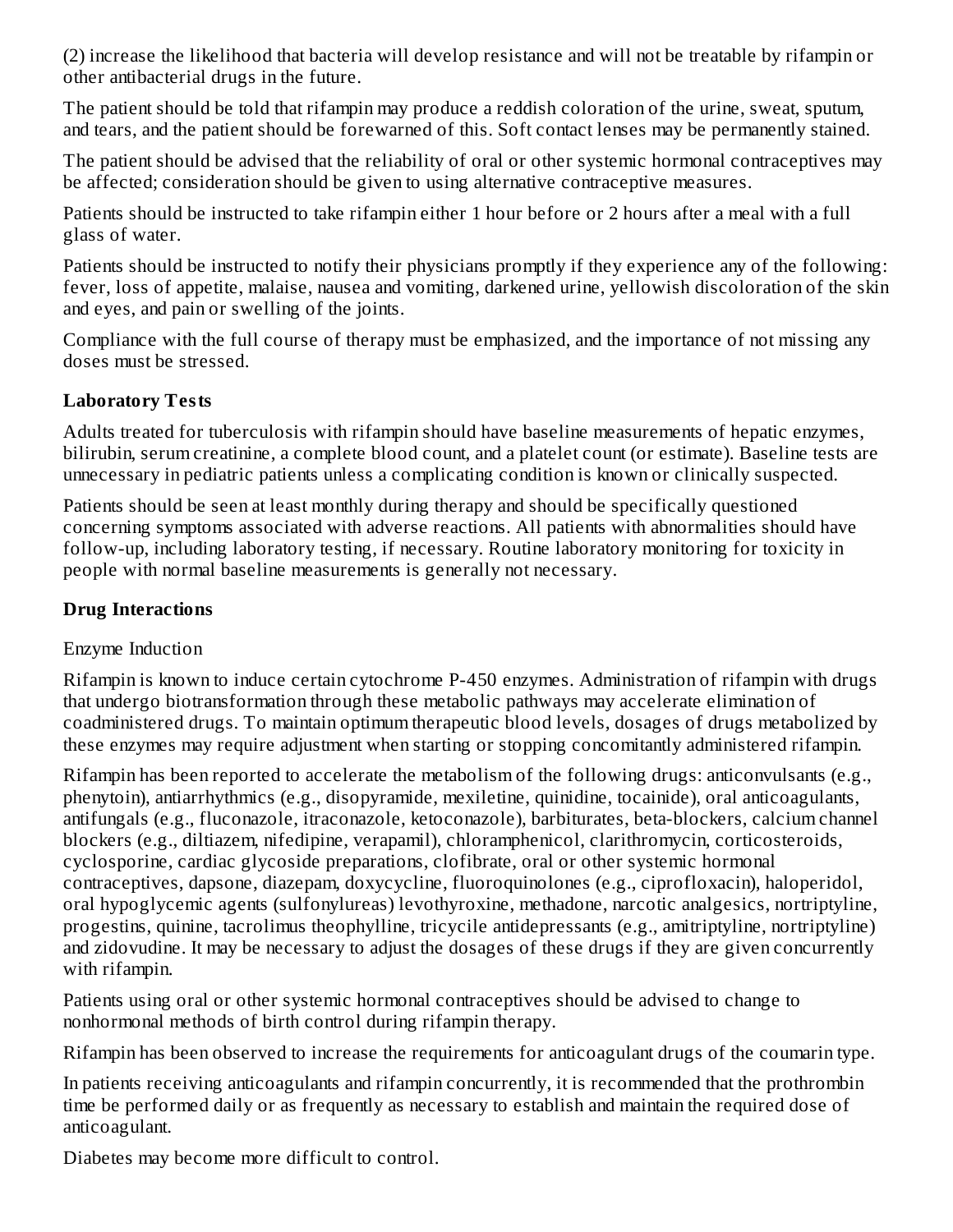**OTHER INTERACTIONS:** When the two drugs were taken concomitantly, decreased concentrations of atovaquone and increased concentrations of rifampin were observed.

Concurrent use of ketoconazole and rifampin has resulted in decreased serum concentrations of both drugs. Concurrent use of rifampin and enalapril has resulted in decreased concentrations of enalaprilat, the active metabolite of enalapril. Dosage adjustments should be made if indicated by the patient's clinical condition.

Concomitant antacid administration may reduce the absorption of rifampin. Daily doses of rifampin should be given at least 1 hour before the ingestion of antacids.

Probenecid and cotrimoxazole have been reported to increase the blood level of rifampin.

When rifampin is given concomitantly with either halothane or isoniazid, the potential for hepatotoxicity is increased. The concomitant use of rifampin and halothane should be avoided. Patients receiving both rifampin and isoniazid should be monitored closely for hepatotoxicity.

Plasma concentrations of sulfapyridine may be reduced following the concomitant administration of sulfasalazine and rifampin. This finding may be the result of alteration in the colonic bacteria responsible for the reduction of sulfasalazine to sulfapyridine and mesalamine.

# **Drug/Laboratory Interactions**

Cross-reactivity and false-positive urine screening tests for opiates have been reported in patients receiving rifampin when using the KIMS (Kinetic Interaction of Microparticles in Solution) method (e.g., Abuscreen OnLine opiates assay; Roche Diagnostic Systems). Confirmatory tests, such as gas chromatography/ mass spectrometry, will distinguish rifampin from opiates.

Therapeutic levels of rifampin have been shown to inhibit standard microbiological assays for serum folate and vitamin  $B_{12}$ . Thus, alternate assay methods should be considered. Transient abnormalities in liver function tests (e.g., elevation in serum bilirubin, alkaline phosphatase, and serum transaminases) and reduced biliary excretion of contrast media used for visualization of the gallbladder have also been observed. Therefore, these tests should be performed before the morning dose of rifampin.

# **Carcinogenesis, Mutagenesis, Impairment of Fertility**

There are no known human data on long-term potential for carcinogenicity, mutagenicity, or impairment of fertility. A few cases of accelerated growth of lung carcinoma have been reported in man, but a causal relationship with the drug has not been established. An increase in the incidence of hepatomas in female mice (of a strain known to be particularly susceptible to the spontaneous development of hepatomas) was observed when rifampin was administered in doses 2 to 10 times the average daily human dose for 60 weeks, followed by an observation period of 46 weeks. No evidence of carcinogenicity was found in male mice of the same strain, mice of a different strain, or rats under similar experimental conditions.

Rifampin has been reported to possess immunosuppressive potential in rabbits, mice, rats, guinea pigs, human lymphocytes *in vitro*, and humans. Antitumor activity *in vitro* has also been shown with rifampin.

There was no evidence of mutagenicity in bacteria, *Drosophila melanogaster,* or mice. An increase in chromotid breaks was noted when whole blood cell cultures were treated with rifampin. Increased frequency of chromosomal aberrations was observed *in vitro* in lymphocytes obtained from patients treated with combinations of rifampin, isoniazid, and pyrazinamide and combinations of streptomycin, rifampin, isoniazid, and pyrazinamide.

# **Pregnancy-Teratogenic Effects**

Category C. Rifampin has been shown to be teratogenic in rodents given oral doses of rifampin 15 to 25 times the human dose. Although rifampin has been reported to cross the placental barrier and appear in cord blood, the effect of rifampin, alone or in combination with other antituberculosis drugs on the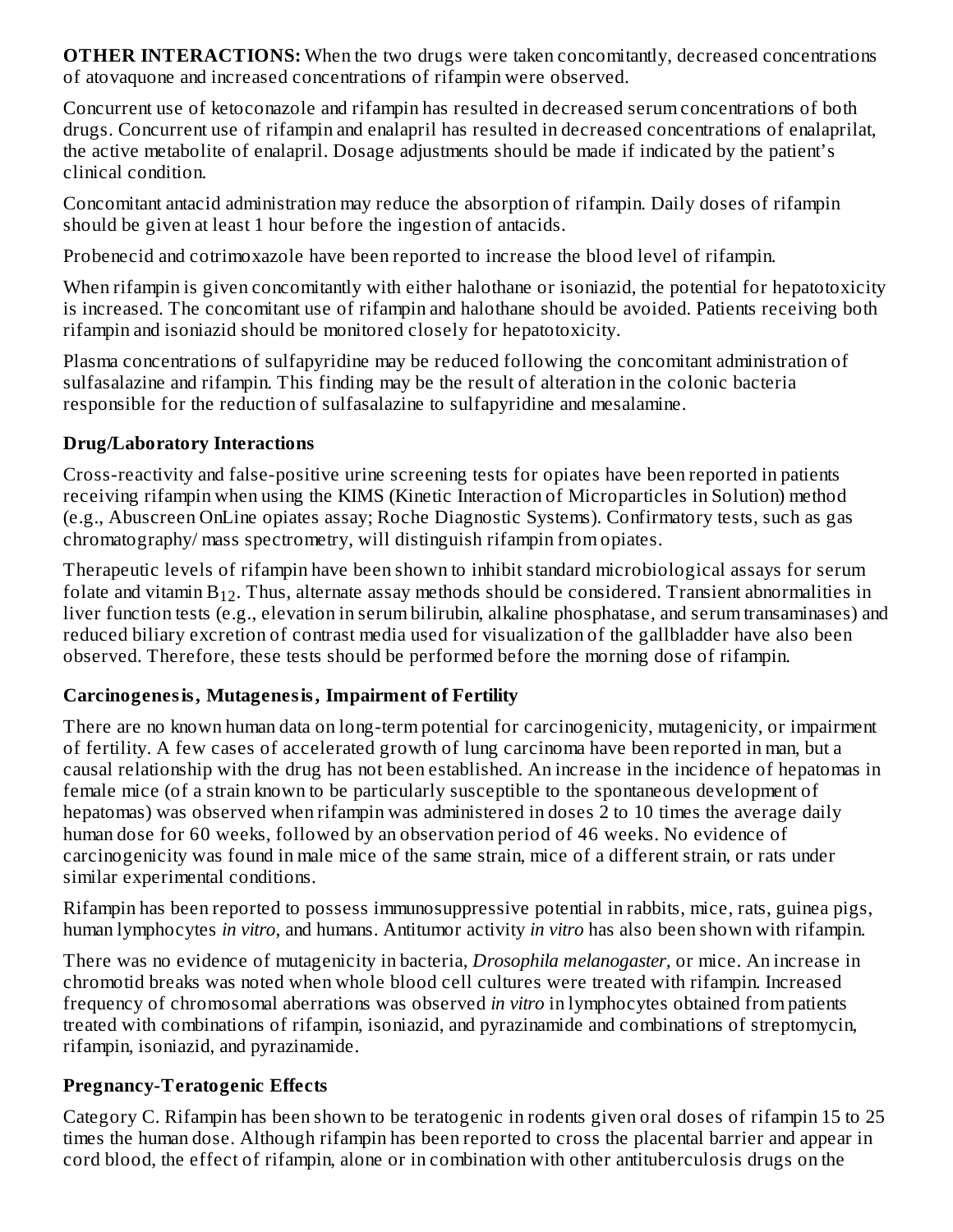human fetus is not known. Neonates of rifampin-treated mothers should be carefully observed for any evidence of adverse effects. Isolated cases of fetal malformations have been reported; however, there are no adequate and well-controlled studies in pregnant women. Rifampin should be used during pregnancy only if the potential benefit justifies the potential risk to the fetus. Rifampin in oral doses of 150 to 250 mg/kg produced teratogenic effects in mice and rats. Malformations were primarily cleft palate in the mouse and spina bifida in the rat. The incidence of these anomalies was dose-dependent. When rifampin was given to pregnant rabbits in doses up to 20 times the usual daily human dose, imperfect osteogenesis and embryotoxicity were reported.

### **Pregnancy-Non-Teratogenic Effects**

When administered during the last few weeks of pregnancy, rifampin can cause post-natal hemorrhages in the mother and infant for which treatment with vitamin K may be indicated.

# **Nursing Mothers**

Because of the potential for tumorigenicity shown for rifampin in animal studies, a decision should be made whether to discontinue nursing or discontinue the drug, taking into account the importance of the drug to the mother.

# **Pediatric Us e**

# See **CLINICAL PHARMACOLOGY - Pediatrics;**see also **DOSAGE AND ADMINISTRATION**.

#### **Geriatric Us e**

Clinical studies of rifampin did not include sufficient numbers of subjects aged 65 and over to determine whether they respond differently from younger subjects. Other reported clinical experience has not identified differences in responses between the elderly and younger patients. Caution should therefore be observed in using rifampin in elderly patients. (See **WARNINGS**).

# **ADVERSE REACTIONS**

#### **Gastrointestinal**

Heartburn, epigastric distress, anorexia, nausea, vomiting, jaundice, flatulence, cramps, and diarrhea have been noted in some patients. Although *Clostridium difficile* has been shown *in vitro* to be sensitive to rifampin, pseudomembranous colitis has been reported with the use of rifampin (and other broad spectrum antibiotics). Therefore, it is important to consider this diagnosis in patients who develop diarrhea in association with antibiotic use. Rarely, hepatitis or a shock-like syndrome with hepatic involvement and abnormal liver function tests has been reported.

#### **Hematologic**

Thrombocytopenia has occurred primarily with high dose intermittent therapy, but has also been noted after resumption of interrupted treatment. It rarely occurs during well supervised daily therapy. This effect is reversible if the drug is discontinued as soon as purpura occurs. Cerebral hemorrhage and fatalities have been reported when rifampin administration has been continued or resumed after the appearance of purpura.

Rare reports of disseminated intravascular coagulation have been observed.

Leukopenia, hemolytic anemia, and decreased hemoglobin have been observed.

Agranulocytosis has been reported very rarely.

#### **Central Nervous System**

Headache, fever, drowsiness, fatigue, ataxia, dizziness, inability to concentrate, mental confusion,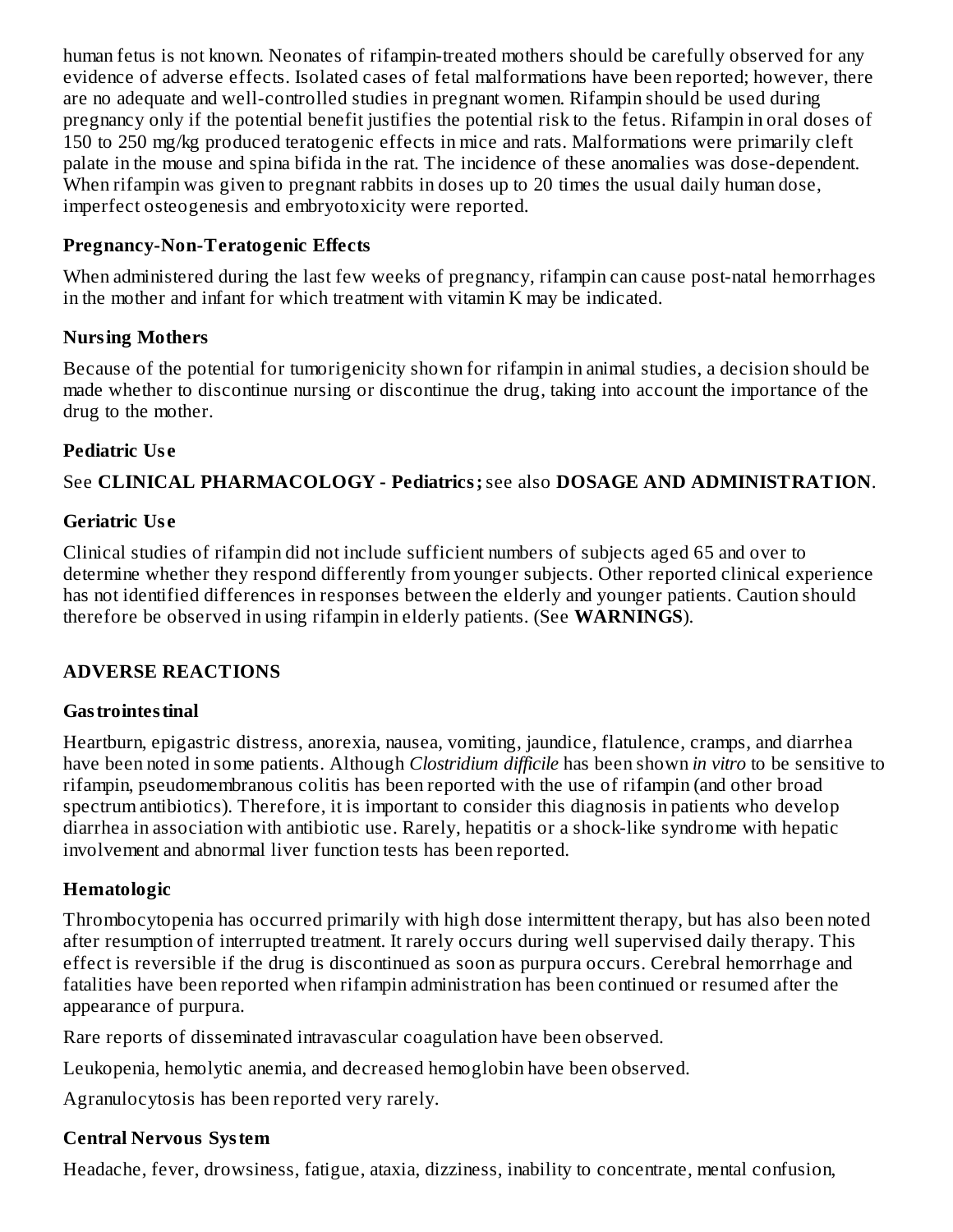behavioral changes, pains in extremities, and generalized numbness have been observed.

Psychoses have been rarely reported.

# **Ocular**

Visual disturbances have been observed.

# **Endocrine**

Menstrual disturbances have been observed.

Rare reports of adrenal insufficiency in patients with compromised adrenal function have been observed.

# **Renal**

Elevations in BUN and serum uric acid have been reported. Rarely, hemolysis, hemoglobinuria, hematuria, interstitial nephritis, acute tubular necrosis, renal insufficiency, and acute renal failure have been noted. These are generally considered to be hypersensitivity reactions. They usually occur during intermittent therapy or when treatment is resumed following intentional or accidental interruption of a daily dosage regimen, and are reversible when rifampin is discontinued and appropriate therapy instituted.

# **Dermatologic**

Cutaneous reactions are mild and self-limiting and do not appear to be hypersensitivity reactions.

Typically, they consist of flushing and itching with or without a rash. More serious cutaneous reactions which may be due to hypersensitivity occur but are uncommon.

# **Hypers ensitivity Reactions**

Occasionally, pruritis, urticaria, rash, pemphigoid reaction, erythema multiforme including Stevens-Johnson Syndrome, toxic epidermal necrolysis, vasculitis, eosinophilia, sore mouth, sore tongue, and conjunctivitis have been observed.

Anaphylaxis has been reported rarely.

# **Mis cellaneous**

Rare reports of myopathy and muscular weakness have also been observed.

Edema of the face and extremities has been reported. Other reactions reported to have occurred with intermittent dosage regimens include "flu syndrome" (such as episodes of fever, chills, headache, dizziness, and bone pain), shortness of breath, wheezing, decrease in blood pressure and shock. The "flu syndrome" may also appear if rifampin is taken irregularly by the patient or if daily administration is resumed after a drug free interval.

# **OVERDOSAGE**

# **Signs and Symptoms**

Nausea, vomiting, abdominal pain, pruritus, headache and increasing lethargy will probably occur within a short time after ingestion; unconsciousness may occur when there is severe hepatic disease. Transient increases in liver enzymes and/or bilirubin may occur. Brownish-red or orange discoloration of the skin, urine, sweat, saliva, tears and feces will occur, and its intensity is proportional to the amount ingested.

Facial or periorbital edema has also been reported in pediatric patients. Hypotension, sinus tachycardia, ventricular arrhythmias, seizures and cardiac arrest were reported in some fatal cases.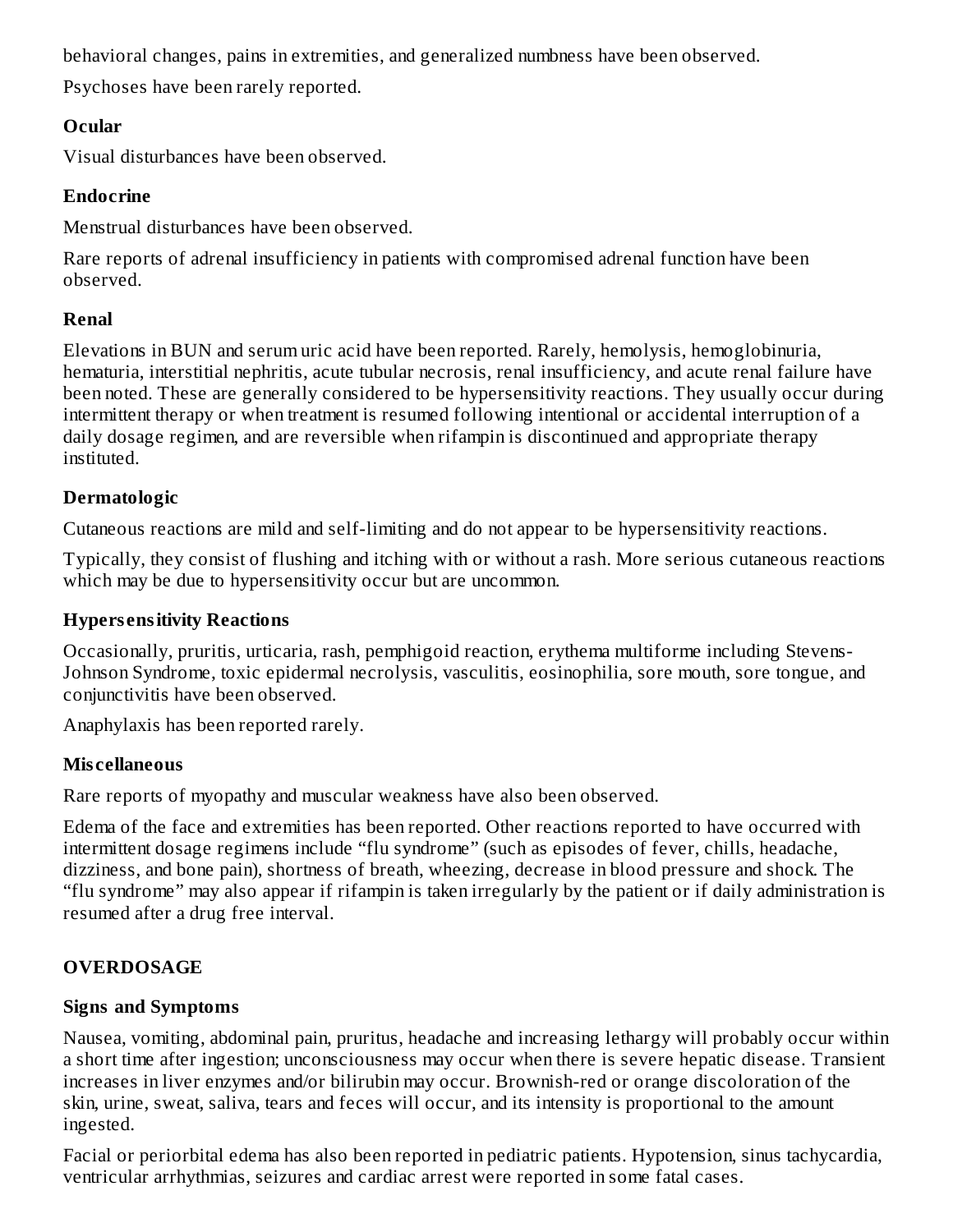# **Acute Toxicity**

The  $LD_{50}$  of rifampin is approximately 885 mg/kg in the mouse, 1720 mg/kg in the rat, and 2120 mg/kg in the rabbit.

The minimum acute lethal or toxic dose is not well established. However, nonfatal acute overdoses in adults have been reported with doses ranging from 9 to 12 gm rifampin. Fatal acute overdoses in adults have been reported with doses ranging from 14 to 60 gm. Alcohol or a history of alcohol abuse was involved in some of the fatal and nonfatal reports. Nonfatal overdoses in pediatric patients ages 1 to 4 years old of 100 mg/kg for one to two doses has been reported.

### **Treatment**

Intensive support measures should be instituted and individual symptoms treated as they arise.

Since nausea and vomiting are likely to be present, gastric lavage is probably preferable to induction of emesis. Following evacuation of the gastric contents, the instillation of activated charcoal slurry into the stomach may help absorb any remaining drug from the gastrointestinal tract. Antiemetic medication may be required to control severe nausea and vomiting. Active diuresis (with measured intake and output) will help promote excretion of the drug. Hemodialysis may be of value in some patients.

# **DOSAGE AND ADMINISTRATION**

Rifampin can be administered by the oral route (see **INDICATIONS AND USAGE**). See **CLINICAL PHARMACOLOGY** for dosing information in patients with renal failure.

# **Tuberculosis**

Adults: 10 mg/kg, in a single daily administration, not to exceed 600 mg/day, orally.

Pediatric Patients: 10 to 20 mg/kg, not to exceed 600 mg/day, orally.

It is recommended that oral rifampin capsule be administered once daily, either 1 hour before or 2 hours after a meal with a full glass of water.

Rifampin is indicated in the treatment of all forms of tuberculosis. A three-drug regimen consisting of rifampin, isoniazid, and pyrazinamide is recommended in the initial phase of short-course therapy which is usually continued for 2 months. The Advisory Council for the Elimination of Tuberculosis, the American Thoracic Society, and the Centers for Disease Control and Prevention recommend that either streptomycin or ethambutol be added as a fourth drug in a regimen containing isoniazid (INH), rifampin and pyrazinamide for initial treatment of tuberculosis unless the likelihood of INH resistance is very low. The need for a fourth drug should be reassessed when the results of susceptibility testing are known. If community rates of INH resistance are currently less than 4%, an initial treatment regimen with less than four drugs may be considered.

Following the initial phase, treatment should be continued with rifampin and isoniazid for at least 4 months. Treatment should be continued for longer if the patient is still sputum or culture positive, if resistant organisms are present, or if the patient is HIV positive.

# **Incompatibilities:**

Physical incompatibility (precipitate) was observed with undiluted (5 mg/mL) and diluted (1 mg/mL in normal saline) diltiazem hydrochloride and rifampin (6 mg/mL in normal saline) during simulated Y-site administration.

# **Meningococcal Carriers**

Adults: For adults, it is recommended that 600 mg rifampin be administered twice daily for two days.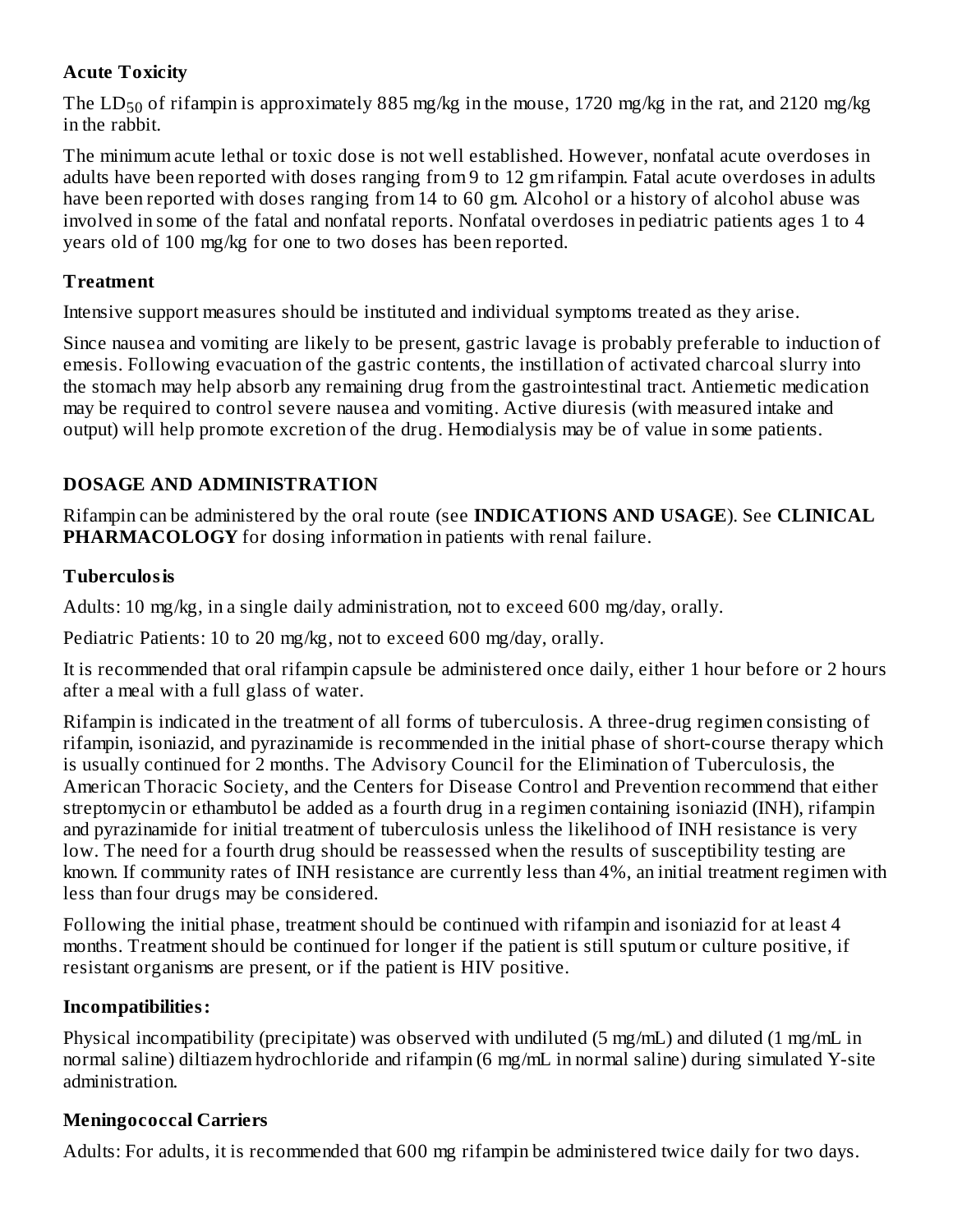Pediatric Patients: Pediatric patients 1 month of age or older: 10 mg/kg (not to exceed 600 mg per dose) every 12 hours for two days.

Pediatric patients under 1 month of age: 5 mg/kg every 12 hours for two days.

# **Preparation of Extemporaneous Oral Suspension**

For pediatric and adult patients in whom capsule swallowing is difficult or where lower doses are needed, a liquid suspension may be prepared as follows:

Rifampin 1% w/v suspension (10 mg/mL) can be compounded using one of four syrups-Simple Syrup (Syrup NF), Simple Syrup (Humco Laboratories) Syrpalta Syrup (Emerson Laboratories) or Raspberry Syrup (Humco Laboratories).

1. Empty the contents of four Rifampin 300 mg capsules or eight Rifampin 150 mg capsules onto a piece of weighing paper.

2. If necessary, gently crush the capsule contents with a spatula to produce a fine powder.

3. Transfer the rifampin powder blend to a 4-ounce amber glass or plastic (high density polyethylene [HDPE], polypropylene, or polycarbonate) prescription bottle.

4. Rinse the paper and spatula with 20 mL of syrup, and add the rinse to the bottle. Shake vigorously.

5. Add 100 mL of syrup to the bottle and shake vigorously.

This compounding procedure results in a 1% w/v suspension containing 10 mg rifampin/mL. Stability studies indicate that the suspension is stable when stored at room temperature (25  $\pm$  3 $\degree$  C) or in a refrigerator (2-8° C) for four weeks. This extemporaneously prepared suspension must be shaken well prior to administration.

# **HOW SUPPLIED**

Rifampin Capsules, USP 300 mg are supplied as red capsules, imprinted *E* 799 and are available in bottles of 15, 20 and 30.

# **Storage:**

Store at 20º - 25º C (68º - 77º F) [See USP Controlled Room Temperature].

# **Store in a dry place. Keep tightly clos ed. Avoid excessive heat.**

Dispense contents with a child resistant closure (as required) and in a tight light-resistant container as defined in the USP/NF.

# **References:**

1. National Committee for Clinical Laboratory Standards, Antimycobacterial Susceptibility Testing. Proposed Standard NCCLS Document M24-P, Vol. 10, No. 10, NNCLS, Villanova, PA, 1990.

2. National Committee for Clinical Laboratory Standards. Methods for Dilution Antimicrobial Susceptibility Tests for Bacteria that Grow Aerobically — Third Edition. Approved Standard NCCLS Document M7-A3, Vol. 13, No. 25, NCCLS, Villanova, PA, December 1993.

3. National Committee for Clinical Laboratory Standards. Performance Standards for Antimicrobial Disk Susceptibly Tests — Fifth Edition. Approved Standard NCCLS Document M2-A5, Vol. 13, No. 24, NCCLS, Villanova, PA, December 1993.

4. National Committee for Clinical Laboratory Standards. Performance Standards for Antimicrobial Susceptibility Testing; Fifth Informational Supplement, NCCLS Document M100-S5, Vol. 14, No. 16, NCCLS, Villanova, PA, December 1994.

# **To report SUSPECTED ADVERSE REACTIONS, contact Sandoz Inc. at 1-800-525-8747 or**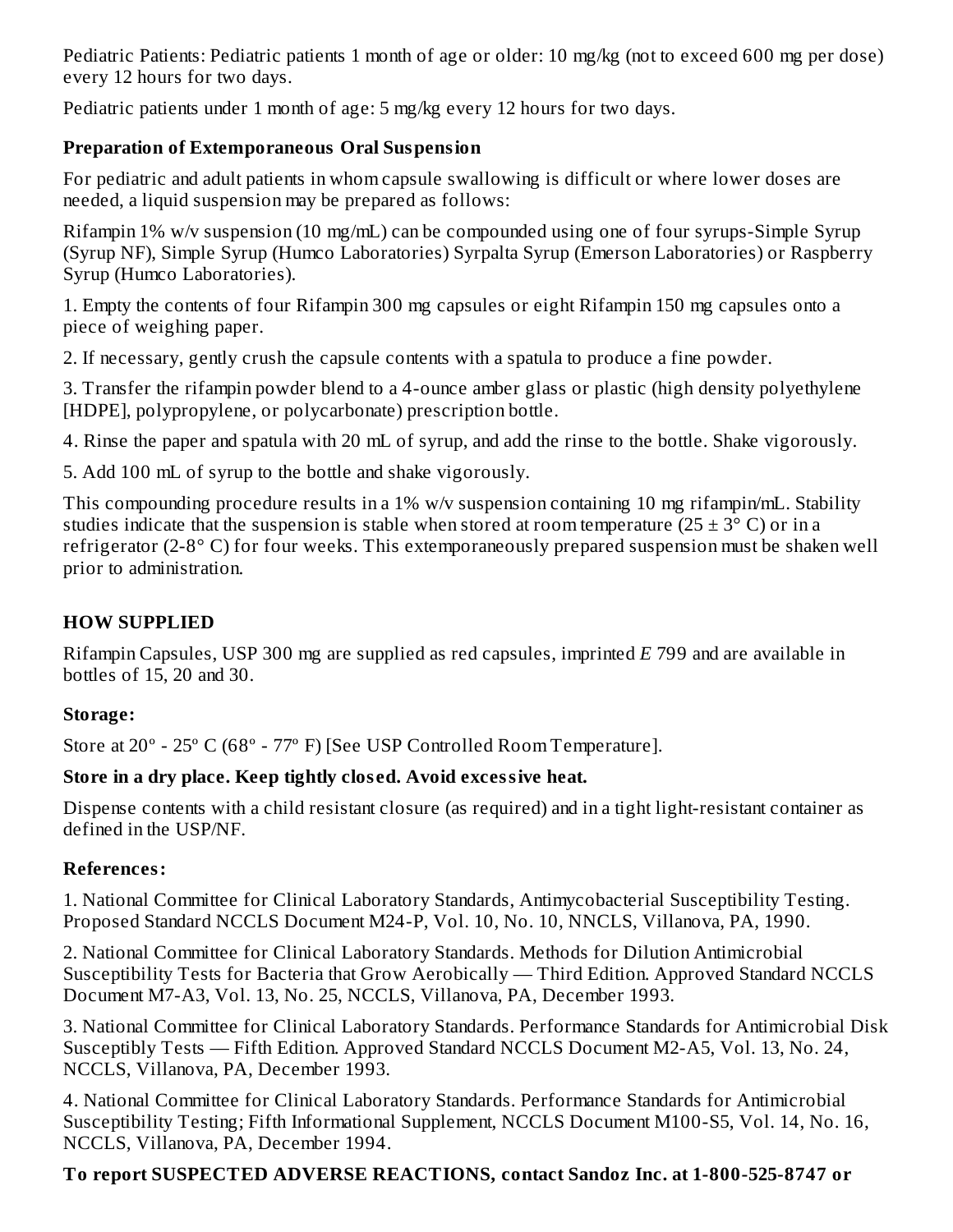### **FDA at 1-800-FDA-1088 or www.fda.gov/medwatch.**

Manufactured for Sandoz Inc., Princeton, NJ 08540 Manufactured by Epic Pharma, LLC Laurelton, NY 11413 Rev. 11/08 MF0799REV11/08 0S7204 Repackaged by: Rebel Distributors Corp Thousand Oaks, CA 91320

#### **PRINCIPAL DISPLAY PANEL**



# **RIFAMPIN**

| rifampin capsule                                                             |                         |                    |  |                              |                 |  |
|------------------------------------------------------------------------------|-------------------------|--------------------|--|------------------------------|-----------------|--|
|                                                                              |                         |                    |  |                              |                 |  |
| <b>Product Information</b>                                                   |                         |                    |  |                              |                 |  |
| <b>Product Type</b>                                                          | HUMAN PRESCRIPTION DRUG | Item Code (Source) |  | NDC:21695-527(NDC:0185-0799) |                 |  |
| <b>Route of Administration</b>                                               | ORAL                    |                    |  |                              |                 |  |
|                                                                              |                         |                    |  |                              |                 |  |
| <b>Active Ingredient/Active Moiety</b>                                       |                         |                    |  |                              |                 |  |
|                                                                              | <b>Ingredient Name</b>  |                    |  | <b>Basis of Strength</b>     | <b>Strength</b> |  |
| RIFAMPIN (UNII: VJT6J7R4TR) (RIFAMPIN - UNII: VJT6J7R4TR)<br><b>RIFAMPIN</b> |                         |                    |  | 300 mg                       |                 |  |
|                                                                              |                         |                    |  |                              |                 |  |
| <b>Inactive Ingredients</b>                                                  |                         |                    |  |                              |                 |  |
|                                                                              | <b>Ingredient Name</b>  |                    |  |                              | Strength        |  |
| <b>SILICON DIO XIDE (UNII: ETJ7Z6 XBU4)</b>                                  |                         |                    |  |                              |                 |  |
| STARCH, CORN (UNII: O8232NY3SJ)                                              |                         |                    |  |                              |                 |  |
| <b>DOCUSATE SODIUM (UNII: F05Q2T2JA0)</b>                                    |                         |                    |  |                              |                 |  |
| FD&C BLUE NO. 1 (UNII: H3R47K3TBD)                                           |                         |                    |  |                              |                 |  |